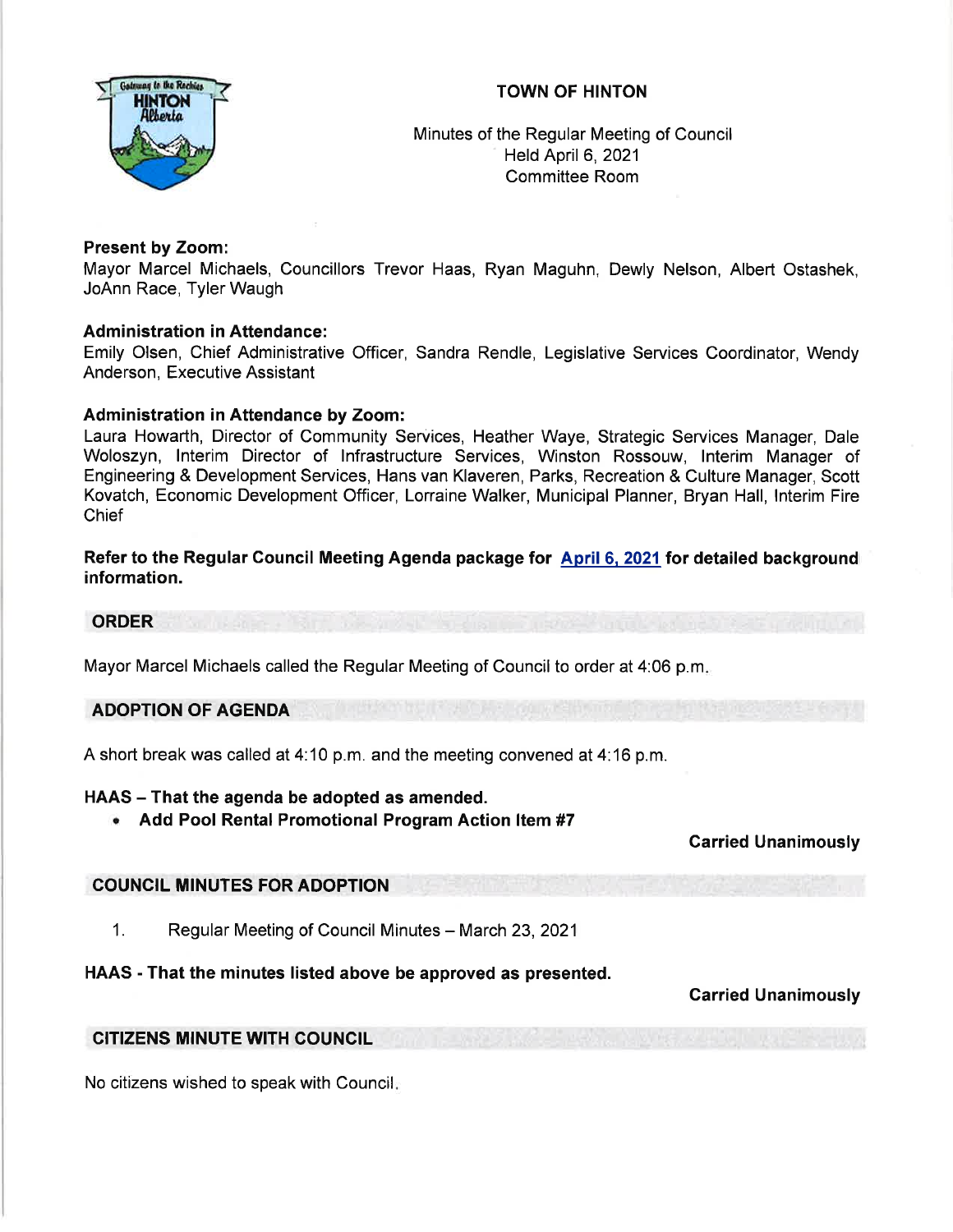## DELEGATIONS AND PRESENTATIONS

#### Hinton Youth Advisory Council

Mavric Cortes and Kadence Rogiani provided Council with the Hinton Youth Advisory: 2020 - <sup>2021</sup> Update. The presentation is provided in the April 6, 2021 Regular Council agenda package.

#### 156 Williams Road Tax Penalty Concerns

Dave Drew, D3 Contracting, spoke to Council regarding his concerns with the tax penalties for 156 Williams Road.

#### ACTION ITEMS

1. Temporarv Mandatorv Mask and Face Coverinqs Bvlaw Review

No additional information is available.

2. Bylaw No. 1154 - Repeal of Temporary Mandatory Mask and Face Coverings Bylaw

OSTASHEK - That Gouncil gives First reading to Bylaw No. 1154 - repeal of Temporary Mandatory Mask and Face Goverings Bylaw No. 1151.

Carried Unanimously

MAGUHN - That Council gives Second reading to Bylaw No '1154 - repeal of Temporary Mandatory Mask and Face Coverings Bylaw No. 1151.

Carried Unanimously

HAAS - That Council gives unanimous consent for Third reading of Bylaw No. 1154 - repeal of Temporary Mandatory Mask and Face Goverings Bylaw No. 1151.

Carried Unanimously

RACE - That Gouncil gives Third reading to Bylaw No. 1154 - repeal of Temporary Mandatory Mask and Face Goverings Bylaw No. 1151.

Garried Unanimously

### 3. Formal Adoption of the West Yellowhead Regional Waste Management Authority 2021 Operating and Capital Budqets

NELSON - That Council formally adopt the 2021 Operating Budget of \$2,680,070 as recommended by the West Yellowhead Regional Waste Management Authority (WYRWMA). Carried Unanimously

MAGUHN - That Gouncil formally adopt the 2021 Capital Budget of \$287,000 as recommended by the West Yellowhead Regional Waste Management Authority (WYRWMA).

Carried Unanimously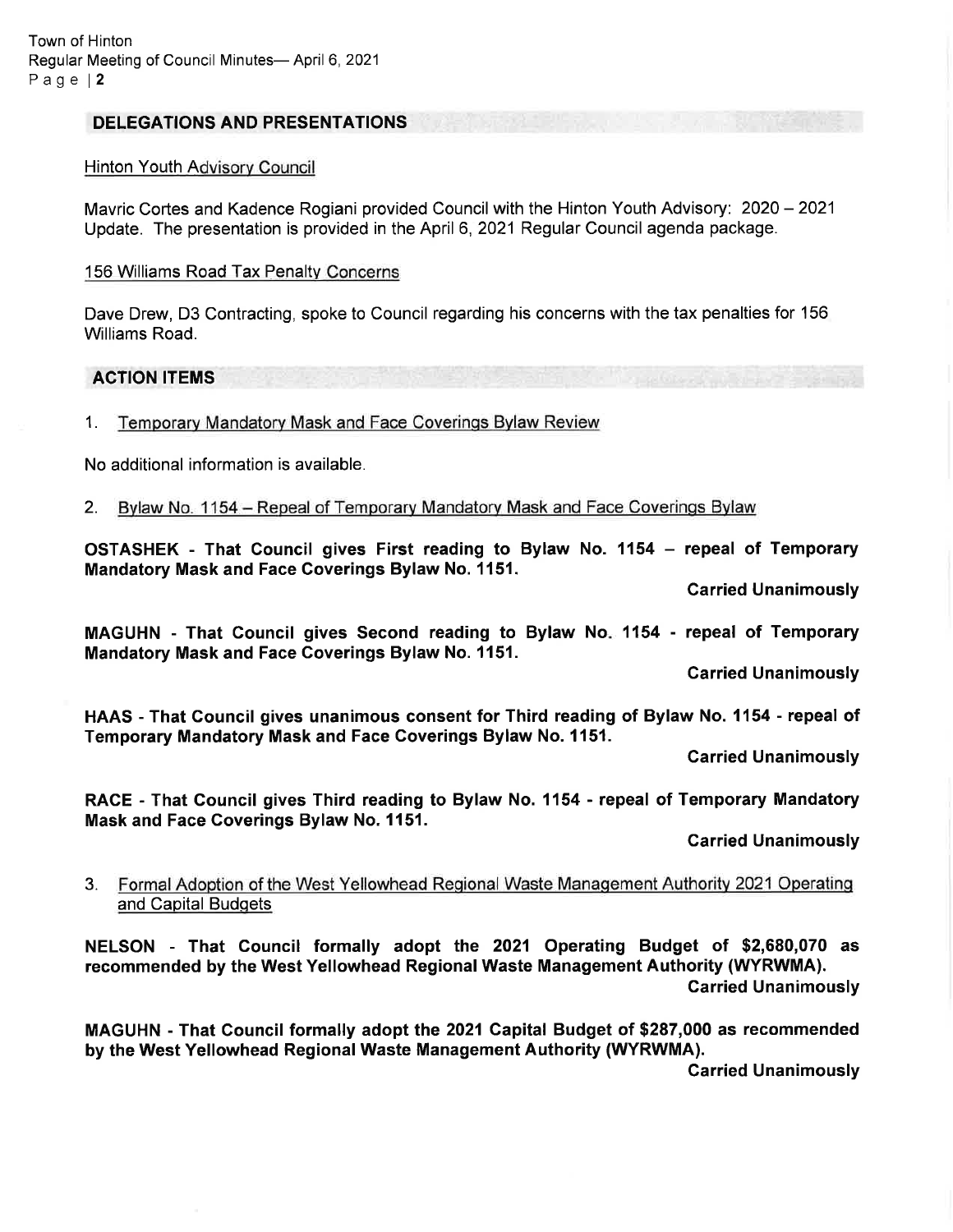Town of Hinton Regular Meeting of Council Minutes- April 6, 2021 Page | 3

### 4. Rescind Council Motion MD-2050 (ln-Fill Policv)

A short break was called at 5:18 p.m. and the meeting convened at 5:31 p.m

MAGUHN - To postpone "Rescind Gouncil Motion MD-2050 (ln-Fill Policy)" report and bring back on or before the May 4,2021 Regular Gouncil meeting.

> Garried 6-1 For: Haas, Waugh, Maguhn, Michaels, Ostashek, Race Against: Nelson

H. Waye left the meeting at 5:55 p.m

### 5. Educational lnstitution Opportunitv

MAGUHN - That Council support the development of a pilot project to recruit post-secondary to Hinton with Northern Lakes Gollege.

Carried Unanimously

HAAS - That Council support the contribution of \$5,000 seed funding (from existing <sup>2021</sup> Economic Development budget) to support a joint marketing initiative between the Town of Hinton and Northern Lakes Gollege.

Carried Unanimously

HAAS - That Council support the Town of Hinton in applying for grants to support the recruitment of a post-secondary institution to Hinton.

Carried Unanimously

B. Hall joined the meeting at 6:02 p.m.

S. Kovatch left the meeting at 6:05 p.m

6. Support for FireSmart Fuel Modification - West River Road

MAGUHN - That Gouncil approve the Town of Hinton FRIAA grant application for vegetation/fuel management at the Junior Forest Wardens Gampsite.

Carried Unanimously

B. Hall left the meeting at 6:13 p.m.

H. van Klaveren joined the meeting at 6:15 p.m

7. Pool Rental Promotional Program

NELSON - That a Request for Decision Report be presented at the May 4,2021 Regular Gouncil Meeting regarding the current service level and budget impacts of the Promotional Program as well as opportunities for adjusted hours at the Dr. Duncan Murray Recreation Centre.

Garried Unanimously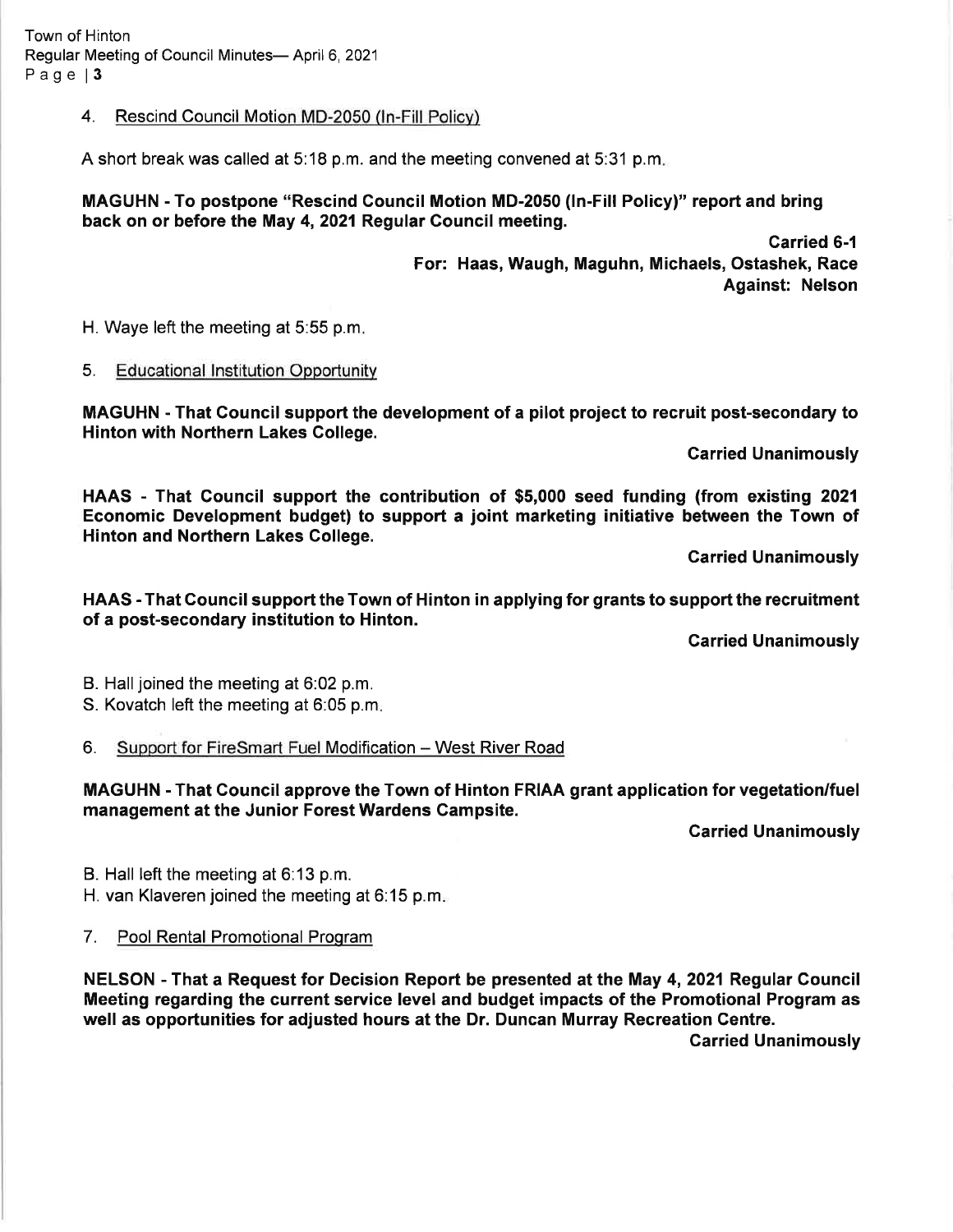Town of Hinton Regular Meeting of Council Minutes- April 6, 2021 Page l4

> HAAS - That Council direct Administration to reduce the promotional program rates of \$20 for non-member / \$10 for member per half hour by 50% until the end of day May 4, 2021 and recuperate lost revenues from MOST funds.

> > Carried Unanimously

#### CLOSED SESSION

#### OSTASHEK - That the Regular Meeting of Council move to Glosed Session at 6:41 p.m.

Garried Unanimously

L. Howarth, D. Woloszyn, W. Rossouw, L. Walker, H. van Klaveren, S..Rendle and W Anderson left the meeting.

#### HAAS - That the Regular Meeting of Council move out of Closed Session at 6:50 p.m.

Carried Unanimously

L. Howarth, S. Rendle and W. Anderson joined the meeting.

8. Motions Brought Forward by Councillor Nelson

NELSON - That the change of Protective Services Manager to Protective Services Director be brought as a Request for Decision by Gouncil.

> Defeated 1-6 For: Nelson Against: Haas, Waugh, Maguhn, Michaels, Ostashek, Race

NELSON - That the elimination of the Planning & Development, lnfrastructure Services, Corporate Services, and Gommunity Services Divisions be brought as a Request for Decision by Gouncil.

> Defeated 1-6 For: Nelson Against: Haas, Waugh, Maguhn, Michaels, Ostashek, Race

NELSON - That the addition of the CAO Division be brought as a Request for Decision by Gouncil.

> Defeated 1-6 For: Nelson Against: Haas, Waugh, Maguhn, Michaels, Ostashek, Race

NELSON - That Bylaw 916-2 section 3.2.5 be amended to reflect "department" rather than "division" to reflect the naming convention changes and bring the bylaw back for all three readings.

> Defeated 1-6 For: Nelson Against: Haas, Waugh, Maguhn, Michaels, Ostashek, Race

L. Howarth left the meeting at  $7:17$  p.m.

### INFORMATION ITEMS

1. National Volunteer Week Proclamation